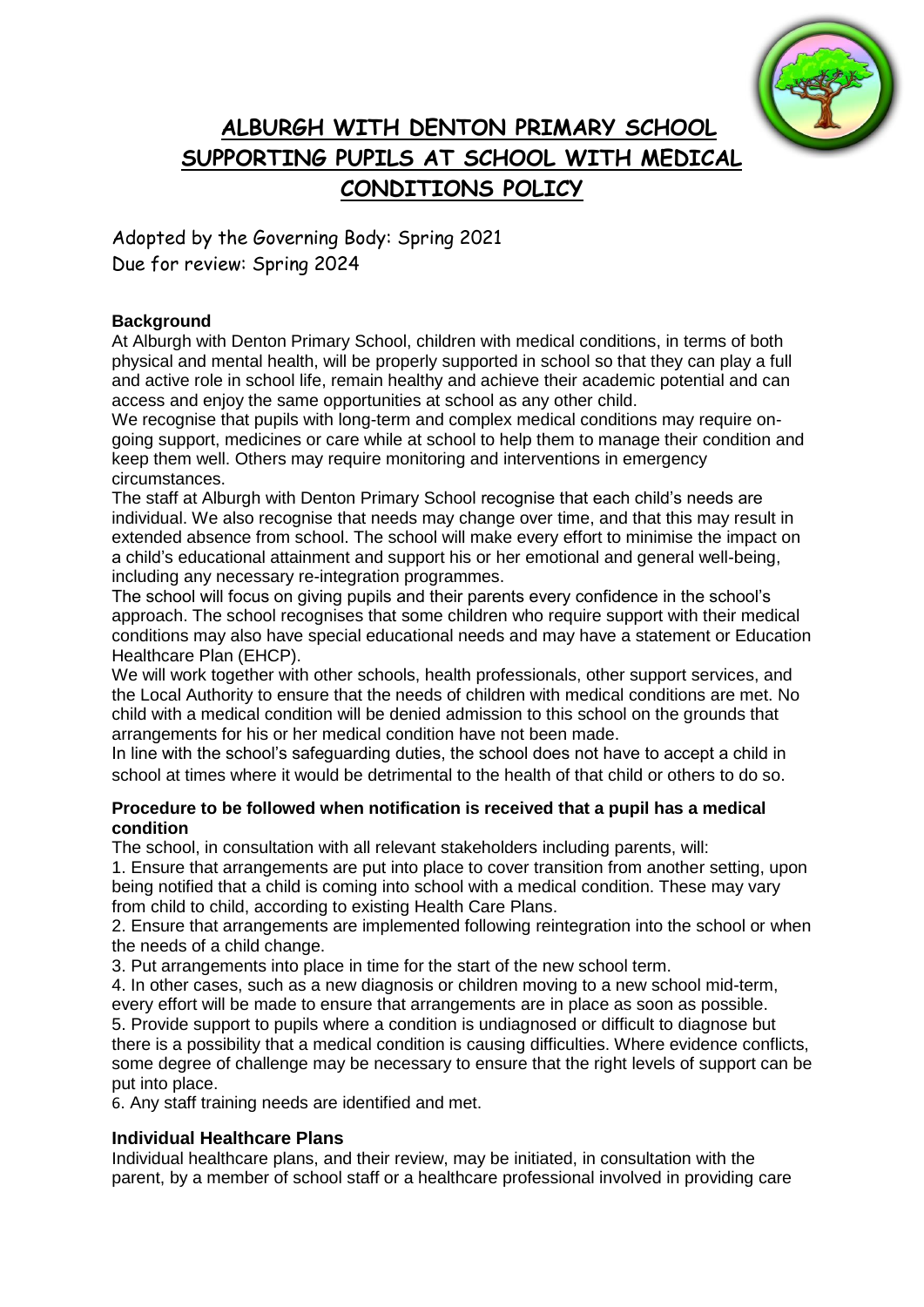for the child. Plans will be drawn up in partnership between the school, parents, and a relevant healthcare professional, e.g. Specialist or community nurse. Wherever possible, the child will also be involved in the process. The aim is to capture the steps which a school should take to help the child manage their condition and overcome any potential barriers to getting the most from their education. Responsibility for ensuring the plan is finalised rests with the school. The individual healthcare plans are reviewed at least annually, or earlier if evidence is presented that the child's needs have changed. The plans are devised with the child's best interests in mind, ensuring that an assessment of risk to the child's education, health and social well-being is managed.

# **Roles and responsibilities**

Supporting a child with a medical condition during school hours is not the sole responsibility of one person. The school will work collaboratively; both with staff within the organisation and with outside agencies, as the circumstances of each child dictate.

# **Governing Body**

The Governing Body will ensure that pupils in school with medical conditions are supported. It will ensure that a policy is developed, implemented and monitored. The Governing Body will ensure that staff receive suitable training and that they are competent before they take on the responsibility to support children with medical conditions.

# **Headteacher** will:

1. Ensure that the Supporting Pupils with Medical Conditions Policy is developed and effectively implemented with partners, including ensuring all staff are aware of the policy and that they understand their role in implementing the policy.

2. Ensure that all staff who need to know are aware of a child's condition.

3. Ensure that sufficient trained numbers of staff are available to implement the policy and deliver against all the individual healthcare plans, including in contingency and emergency.

4. Ensure that all staff are appropriately insured to support pupils in this way.

5. Liaise with relevant professionals in respect of a child who has a medical condition, including in cases where the situation has not yet been brought to the attention of the school nursing service.

# **School Staff**

Nominated members of the school staff may be asked to provide support to pupils with medical conditions, including the administration of medicines, although they cannot be required to do so. Although administering medicines is not part of a teacher's professional duties, they should take into account the needs of pupils with medical conditions they teach. Any member of school staff should know what to do and respond accordingly when they become aware that a pupil with a medical condition needs help.

# **Norfolk HCP team**

The school has access to school nurses and other health practitioners via the Just One Number (0300 300 0123) Single Point of Access: [www.justonenorfolk.nhs.uk.](http://www.justonenorfolk.nhs.uk/) Schools can contact the service for advice and support when a young person has a health condition and needs additional support and advice. Where a health condition is impacting on school attendance, schools can also refer young people for a Health assessment to help explore the impact of their health needs. Where a child is already open to more specialist/community nursing or medical services, the HCP team may recommend liaison with the specialist service in the first instance. School/community/specialist nursing services may be able to provide advice on developing individual healthcare plans and support associated staff training needs.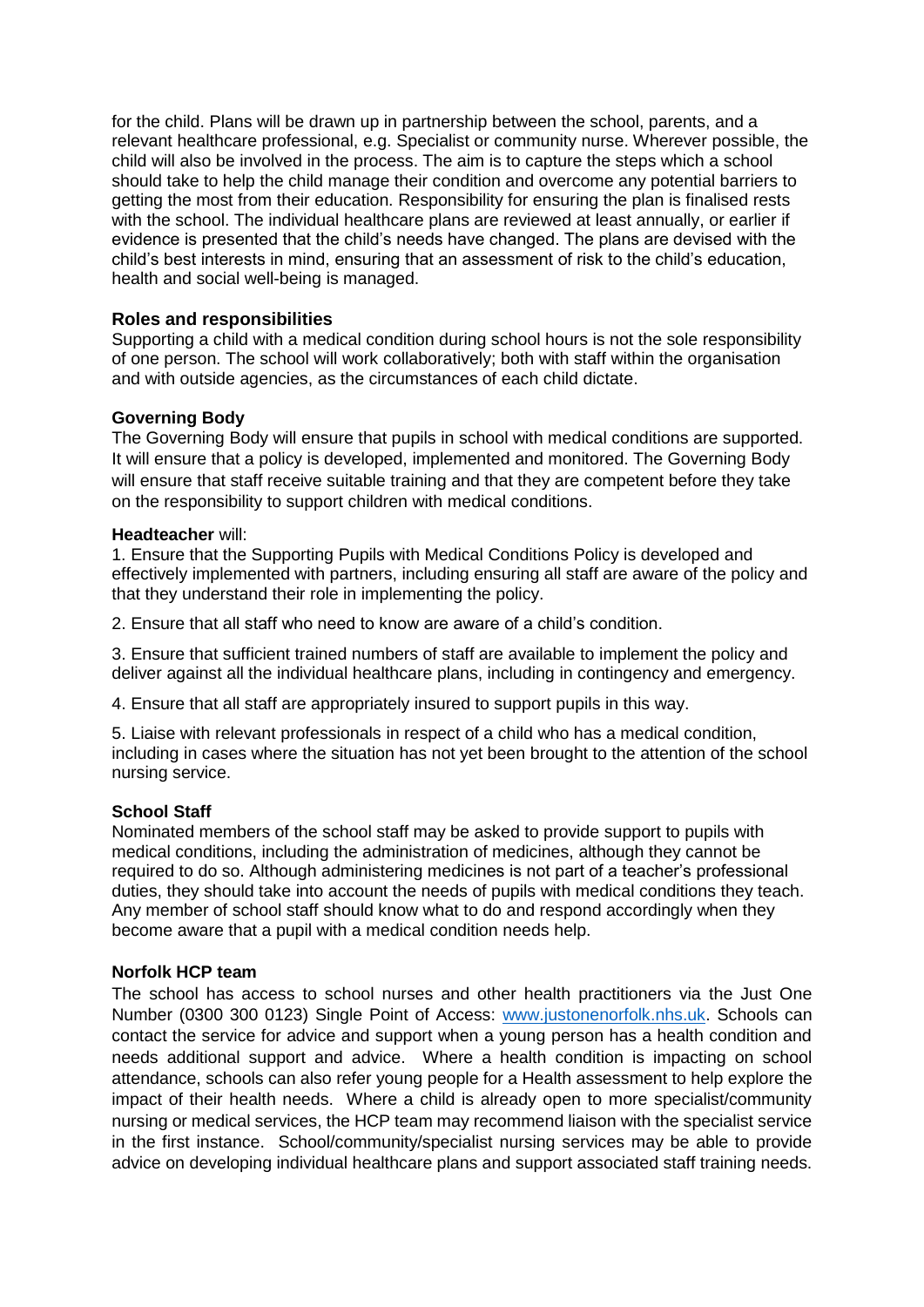The Children & Young People's Health Services (Norfolk HCP) website also offers a range of online information and resources for children, young people, families and professionals: [www.justonenorfolk.nhs.uk/our-services](http://www.justonenorfolk.nhs.uk/our-services)

#### **Other Healthcare Professionals**

Other healthcare professionals, including GPs, paediatricians and mental health professionals, may communicate with schools when a child has been identified as having a medical condition that will require support at school. They may provide advice on developing individual healthcare plans. Specialist local health teams may be able to provide support in schools for children with particular conditions (e.g. asthma, diabetes, epilepsy).

#### **Pupils**

Pupils with medical conditions may be best placed to provide information about how their condition affects them. They should be involved in discussions about their medical support needs and contribute as much as possible to the development of, and comply with, their individual healthcare plan. Other children will often be sensitive to the needs of those with medical conditions.

#### **Parents:**

Parents should inform school of any relevant medical conditions on the enrolment form or prior to enrolment if necessary. Parents should provide the school with sufficient and up-todate information about their child's medical needs. At Alburgh with Denton Primary School, parents are seen as key partners and they will be involved in the development and review of their child's individual healthcare plan, and may be involved in its drafting. Parents should carry out the action they have agreed to as part of its implementation, e.g. provide medicines and equipment and ensure they or another nominated adult are contactable at all times.

# **Staff training and support**

Training needs for staff will be assessed by looking at the current and anticipated needs of pupils already on the roll. It may be possible to determine training needs by early information relating to a child about to be admitted to the school.

All members of staff providing support to a child with medical needs will have been trained beforehand. Staff who provide support to pupils with medical conditions will be included in meetings where this is discussed. The type of training, and frequency of refresher training, will be determined by the actual medical condition that a child may have and this will be supported by the Governing Body.

Nominated members of staff will be made aware of the specific needs of each child with a medical condition and will be competent and confident enough to deliver the support. It must be noted that a First Aid certificate alone will not suffice for training to support children with medical conditions.

Relevant healthcare professional should be able to advise on training that will help ensure that all medical conditions affecting pupils in the school are understood fully. This includes preventative and emergency measures so that staff can recognise and act quickly when a problem occurs

Training for specific conditions may be available via external websites for example: [www.asthma.org.uk](http://www.asthma.org.uk/) [www.anaphylaxis.org.uk](http://www.anaphylaxis.org.uk/) [www.epilepsy.org.uk.](http://www.epilepsy.org.uk/)To discuss sources for training for specific health conditions contact the Just One Number (0300 300 0123)

All members of staff will be informed of this policy and it will be included in the induction arrangements for new staff to the school.

A log of relevant medical training will be kept by the office staff.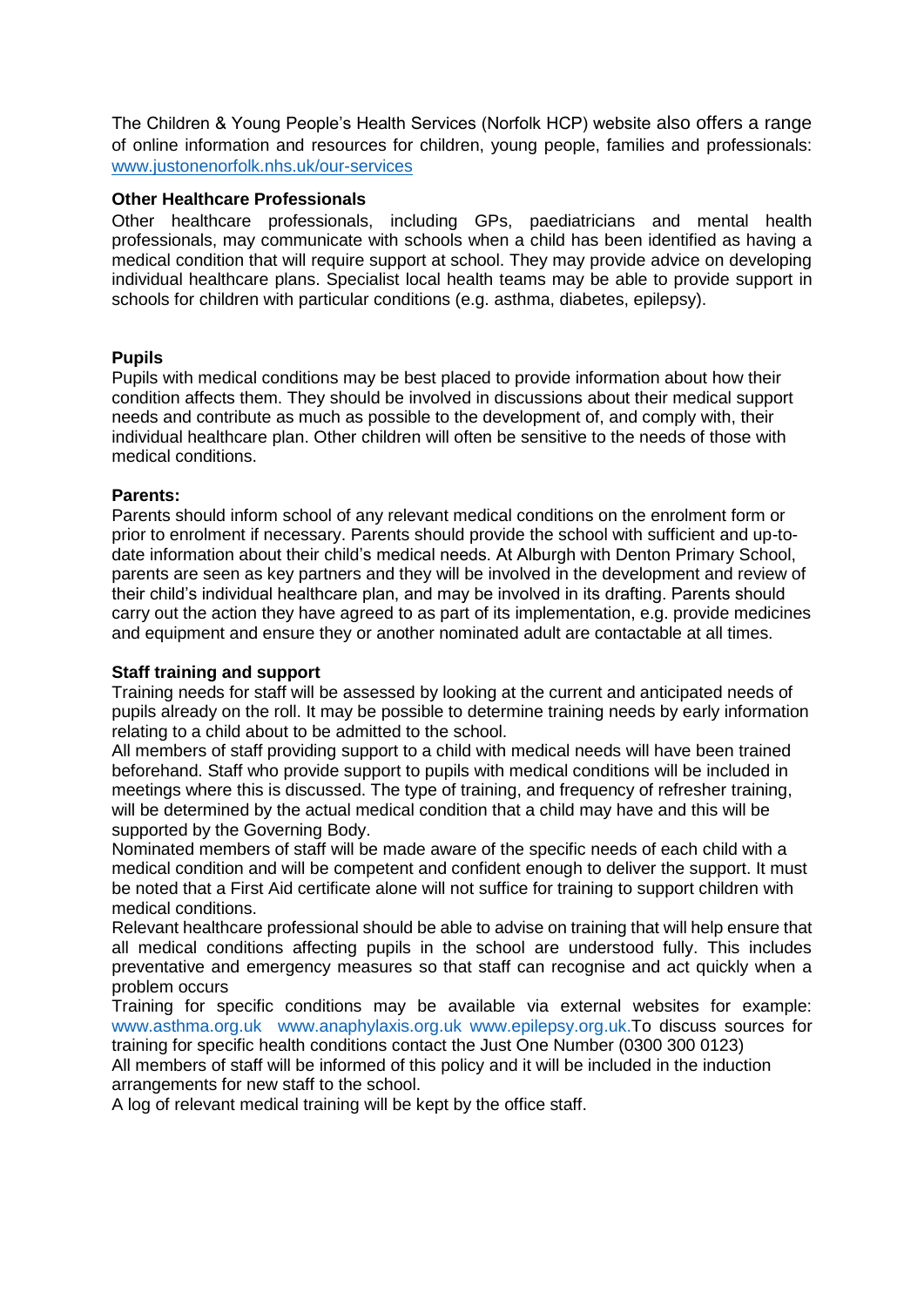# **The child's role in managing their own medical needs**

At Alburgh with Denton Primary School, the children who require medication or other procedures will be supervised in administering them or receive them from a relevant member of staff. If a child refuses to take medicine or carry out a medical procedure, staff will not force him or her to do so, but follow the procedure agreed in the individual healthcare plan. Parents will be informed so that alternative options can be considered.

# **Managing medicines on school premises**

Where clinically possible, medicines should be prescribed in dose frequencies which enable them to be taken outside school hours. Where this is not possible, the following will apply: Medicines will only be administered at school when it would be detrimental to a child's health or school attendance not to do so.

No child will be given prescription or non-prescription medicines without their parent's written consent.

 $\Box$  Non-prescription medicines will be administered by parents, should they be needed during the school day. For the administering of non-prescription medicines during an educational visit, parents provide consent.

 $\Box$  No child will be given a medicine containing aspirin unless it has been prescribed by a doctor. Parents will be required to give their written consent.

 $\Box$  For children who regularly need painkillers (e.g. for migraines) an individual supply of their medication should be kept at school with the appropriate paperwork completed. For any other exceptional circumstances the pain relief should be brought in and a consent form signed by the parent.

 $\Box$  The school will only accept prescribed medicines that are in-date, labelled, provided in the original container, as dispensed by the pharmacist, and include instructions for administration, dosage and storage. The exception to this is insulin which must be in-date, but will generally be available to schools inside an insulin pen or pump, rather than its original container.

Medicines will be stored safely in the Medical Room and refrigerated if necessary in the Staff Room. Children who need to access their medicines immediately, such as those requiring asthma inhalers, will be shown where they are. On educational visits, medicines will also be available and they will be looked after by a relevant member of staff.

 $\Box$  If a controlled drug has been prescribed, it will be kept securely and stored. Named staff only will have access to such medication so that it can be administered to the specific child. The school will keep a record of doses administered, stating what, how and how much was administered, when and by whom. Any side effects of the medication to be administered will be noted.

 $\Box$  Dates on medication will be checked regularly. When no longer required, or out of date, medicines should be returned to the parent to arrange for safe disposal or replacement. Long term medication such as inhalers will be returned to parents for the summer holidays.

Written records will be kept of all medicines administered to children and parents will be informed if their child has been unwell at school.

# **First aid**

Refer to the First aid policy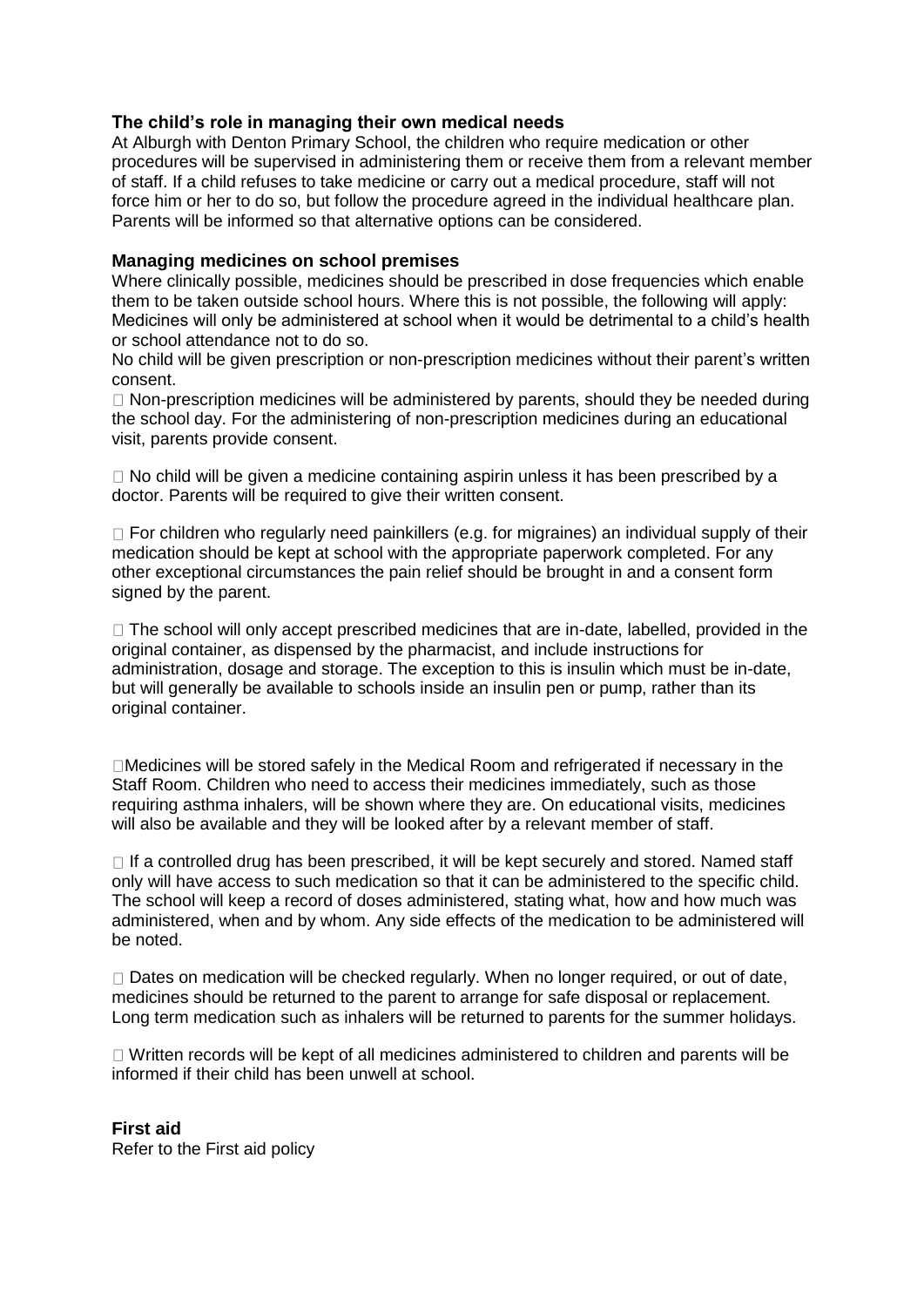#### **Emergency procedures**

A child's individual healthcare plan (Appendix 4) will clearly define what constitutes an emergency and the action to be taken, including ensuring that all relevant staff are aware of emergency symptoms and procedures. It may be necessary to inform other pupils in general terms so that they can inform a member of staff immediately if they think help is needed. If a child is taken to hospital, staff should stay with the child until the parent arrives, or accompany a child taken to hospital by ambulance. Accurate information about the child will be provided to the emergency services at the call out stage, during any first response stage, or subsequent moving on to hospital. (Emergency procedures - Appendix 3) The school has a defibrillator in the entrance hall and nominated staff are trained to use it. (See appendix for names)

# **Educational visits and sporting activities**

The school will consider how a child's medical condition will impact on their participation. We will encourage all children to participate according to their ability and make any necessary reasonable adjustments, unless evidence from a clinician, such as a GP, states that this is not possible. The school will consider what reasonable adjustments may need to be made after carrying out a risk assessment so that planning arrangements take account of any steps needed to ensure that children with medical conditions are included. This will require consultation with parents and pupils and advice from the relevant healthcare professional to ensure that pupils can participate safely.

#### **Unacceptable practice**

Although school staff should use their discretion and judge each case on its merits with reference to the **child's individual healthcare plan**, it is **not** generally acceptable practice to:

1. Prevent children from easily accessing their inhalers and medication and administering their medication when and where necessary;

2. Assume that every child with the same condition requires the same treatment;

3. Ignore the views of the child or their parents; or ignore medical evidence or opinion;

4. Send children with medical conditions home frequently or prevent them from staying for normal school activities, including lunch, unless this is specified in their individual healthcare plans;

5. Penalise children for their attendance record if their absences are related to their medical condition e.g. Hospital appointments;

6. Prevent pupils from drinking, eating or taking toilet or other breaks whenever they need to in order to manage their medical condition effectively;

7. Require parents, or otherwise make them feel obliged, to attend school to administer medication or provide medical support to their child, including with toileting issues. No parent should have to give up working because the school is failing to support their child's medical needs; or

8. Prevent children from participating, or create unnecessary barriers to children participating in any aspect of school life, including educational visits, e. by requiring parents to accompany the child.

# **Liability and indemnity**

The Governing Body at Alburgh with Denton Primary School ensures that appropriate insurance is in place and that it reflects the level of risk. The insurance covers staff providing support to pupils with medical conditions. From time to time, the school may need to review